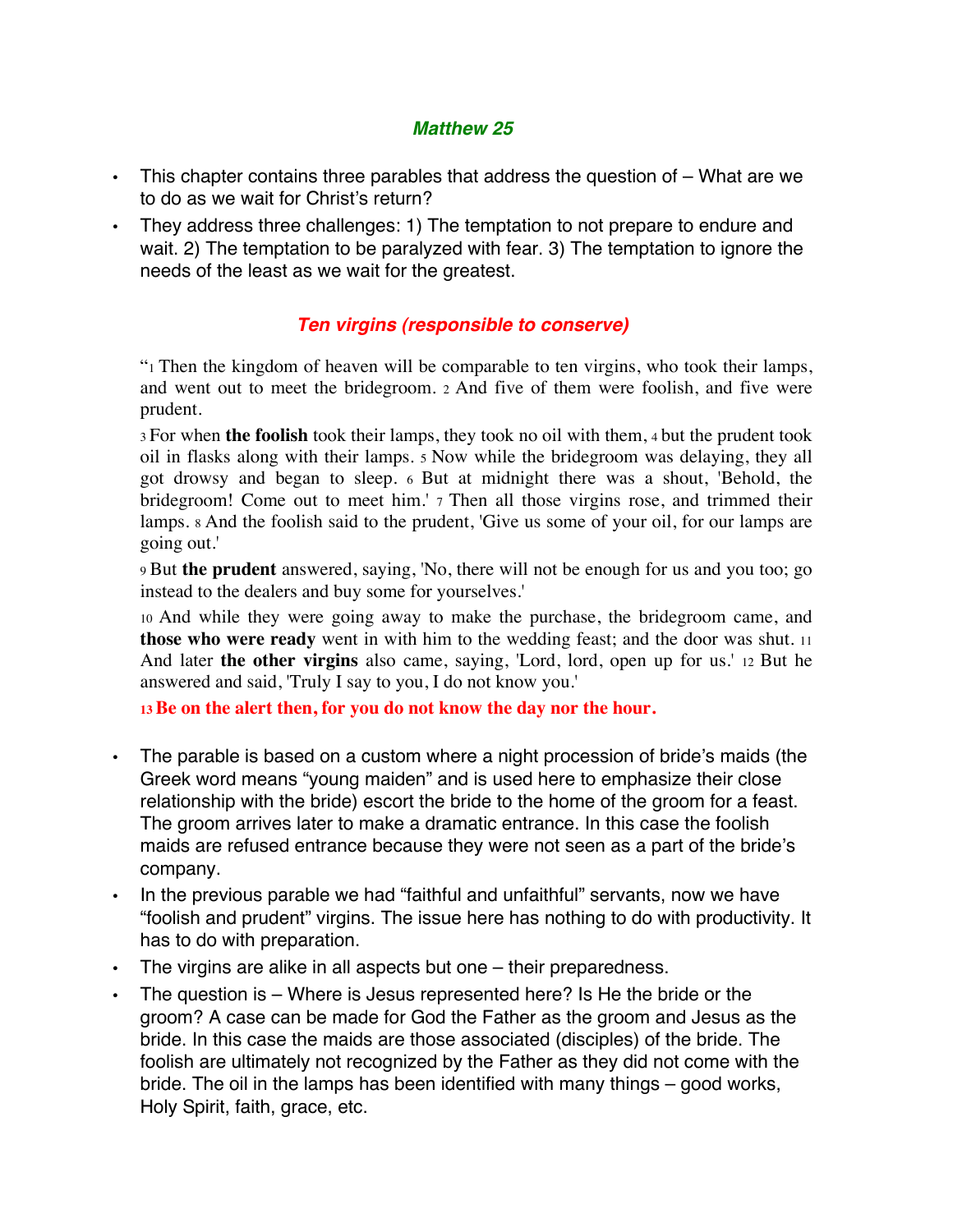- This parable is designed to make one important point True disciples will be prepared to endure a prolonged period of time as they look for Christ's second coming. Foolish followers will show themselves to have inauthentic faith by their lack of endurance. Compare the parable of the soils (13:5-6,20-21) where you have some seeds that sprout but wither in the heat.
- Jesus' audience would have been expected to take this principle to heart in their attitude and response to Jesus the Messiah. Were they prepared to receive him or were they going to miss him as he was in their presence?
- The same principle could be applied to our lives. When God is moving in our lives or among us in our age or culture, are we in danger of missing him? Are we unprepared to move when and where he is moving in our lives or environment? As with many of Jesus' parables, there are foundational principles that can have many levels of application.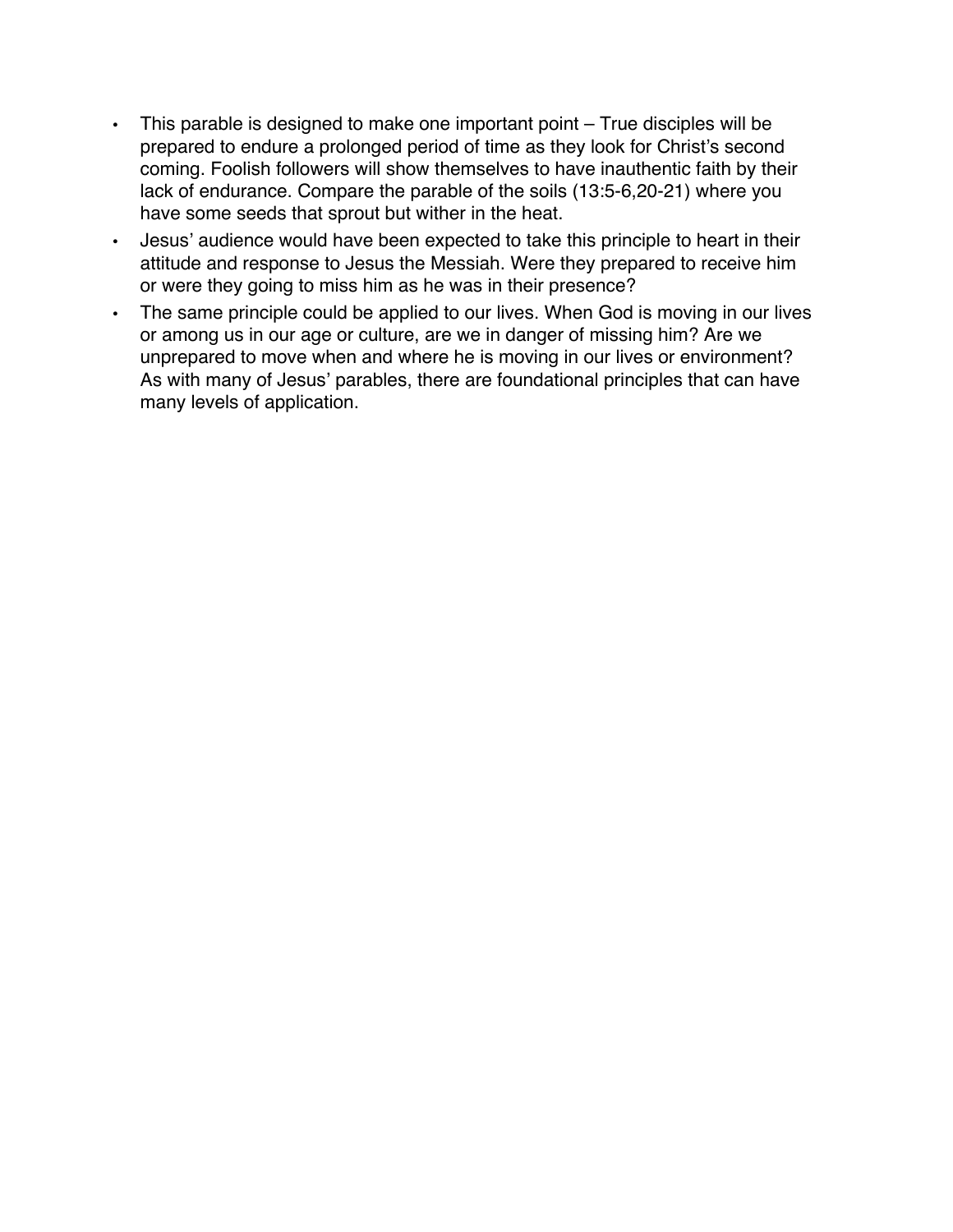## *The talents (responsible to create)*

14 For it is just like a man about to go on a journey, who called his own slaves, and entrusted his possessions to them. 15 And to one he gave **five** talents, to another, **two**, and to another, **one**, each **according to his own ability**; and he went on his journey. 16 Immediately the one who had received the five talents went and traded with them, and gained five more talents. 17 In the same manner the one who had received the two talents gained two more. 18 But he who received the one talent went away and dug in the ground, and hid his master's money.

19 Now after a long time the master of those slaves came and settled accounts with them. 20 And the one who had received the five talents came up and brought five more talents, saying, 'Master, you entrusted five talents to me; see, **I have gained five more talents**.' 21 His master said to him, **'Well done, good and faithful slave**; you were faithful with a few things, I will put you in charge of many things, enter into the joy of your master.' 22 The one also who had received the two talents came up and said, 'Master, you entrusted to me two talents; see, **I have gained two more talents**.' 23 His master said to him, **'Well done, good and faithful slave**; you were faithful with a few things, I will put you in charge of many things; enter into the joy of your master.'

24 And the one also who had received the one talent came up and said, 'Master, I knew you to be a hard man, reaping where you did not sow, and gathering where you scattered no seed. 25 And **I was afraid,**  and went away and hid your talent in the ground; see, you have what is yours.' 26 But his master answered and said to him, **'You wicked, lazy slave**, you knew that I reap where I did not sow, and gather where I scattered no seed. 27 Then you ought to have put my money in the bank, and on my arrival I would have received my money back with interest. 28 Therefore take away the talent from him, and give it to the one who has the ten talents.'

**29 For to everyone who has shall more be given, and he shall have an abundance; but from the one who does not have, even what he does have shall be taken away.** 30 And cast out the worthless slave into the outer darkness; in that place there shall be weeping and gnashing of teeth.

- A talent  $=$  about \$2500
- This parable has many interesting ramifications: 1)Not everyone is equal and the expectations are matched to the abilities. 2) Everyone is given freedom to creatively produce a profit for the Master. 3) Fear can paralyze us. 4) As we exercise our abilities in bearing fruit we are given more opportunity and responsibility. In Luke 16:10-12 we are told that the "more" or "greater things" are spiritual responsibilities.
- The issue of "fear" is powerful in this parable. The way the servant sees the Master determines how he responds. The way we see God will shape our response as well.
- The Master is quick to point out that the response of the servant says more about the servant than the Master. Even if the Master is hard to live with, there were better options than shrinking back in fear.
- The question of discerning God's will is addressed indirectly in this parable. The Parable suggests that we are free to creatively use our resources and abilities to bear fruit knowing the will or objective of the Master.
- The Master does not give detailed instructions as to what to do or how to do it. He just leaves His possessions with them understanding that they are to be good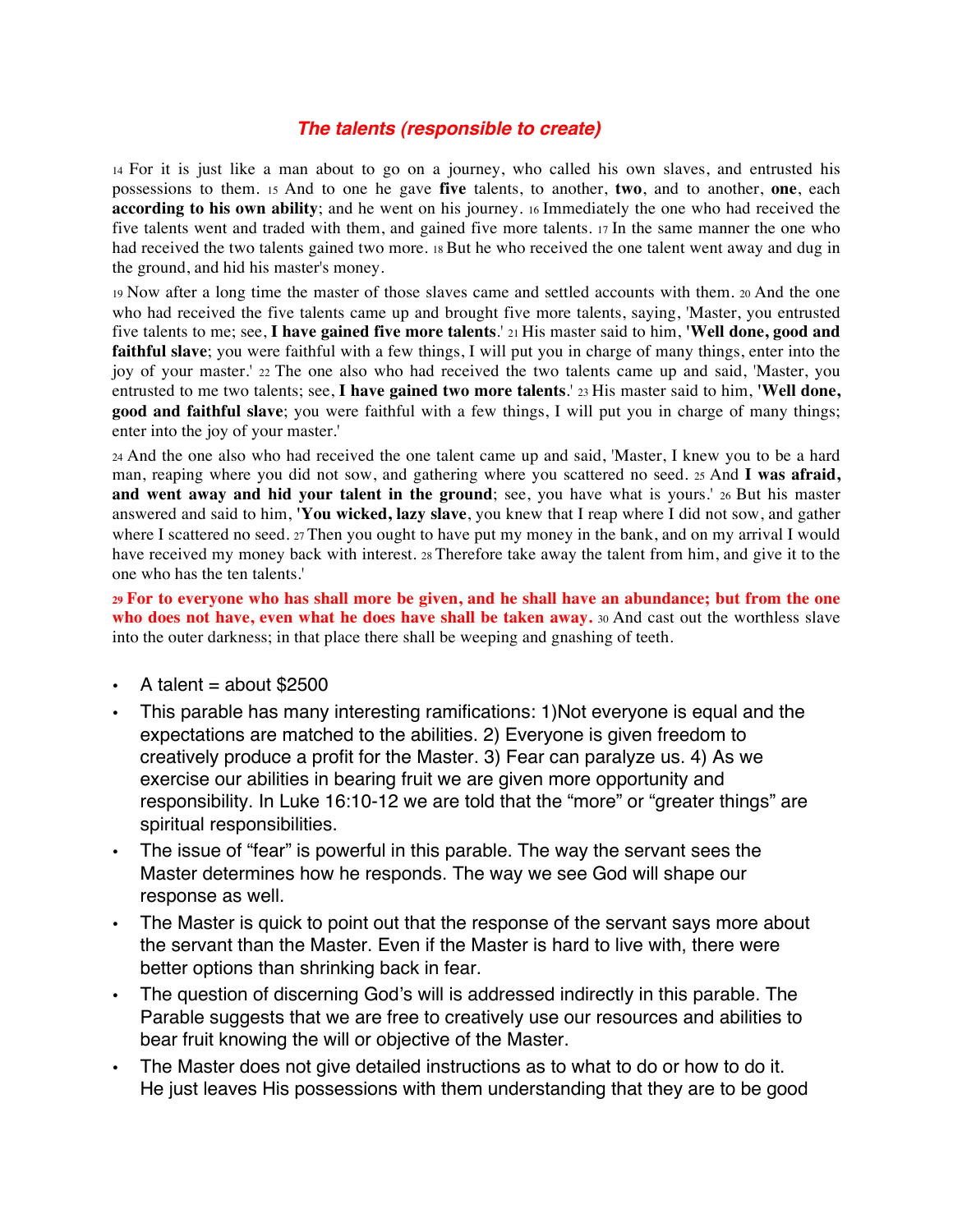stewards and produce a profit with what they have been given. So we should not expect God to lead us in all details but rather use our common sense wisdom to find the way.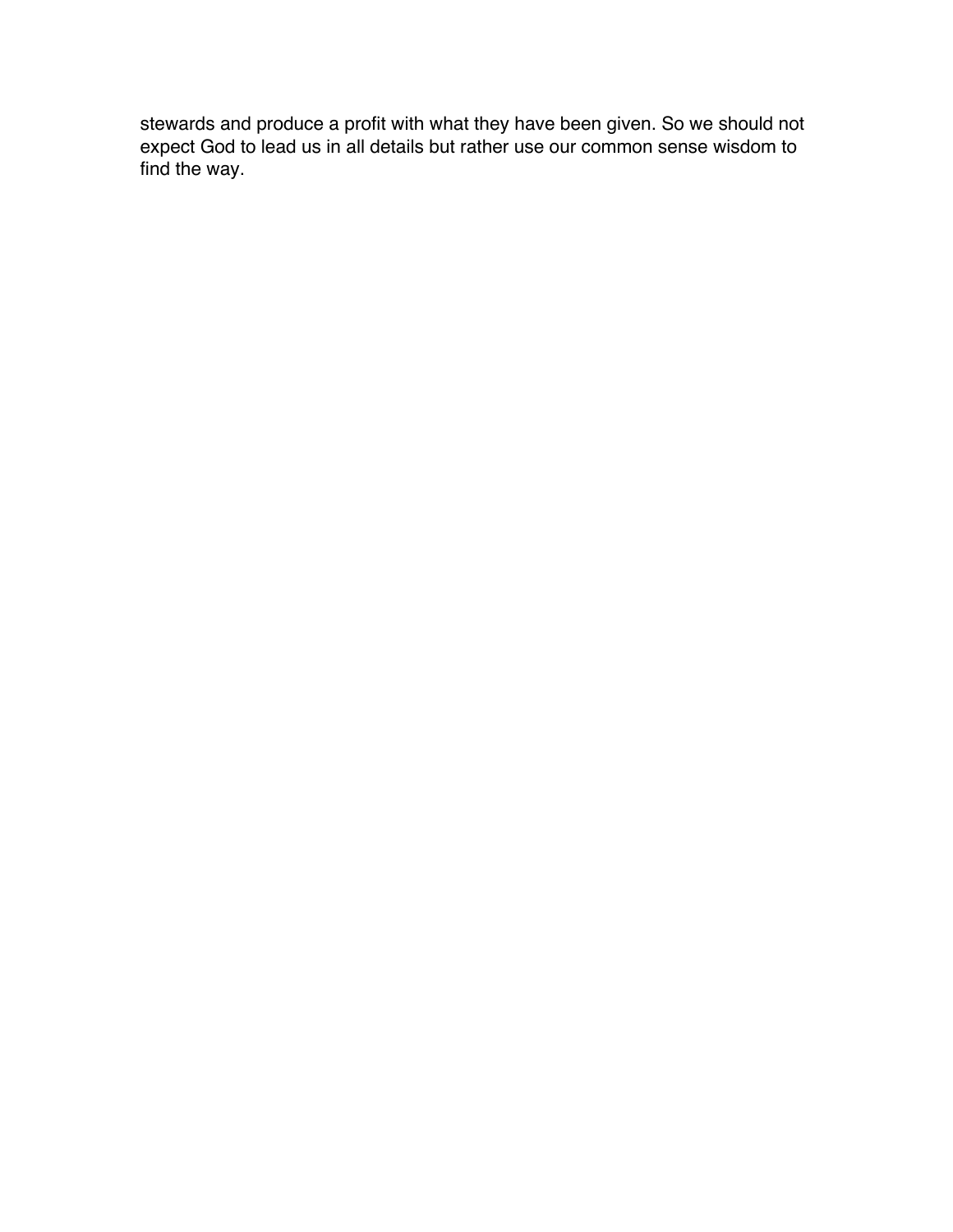## *The sheep and goats (responsible to care)*

31 But when the Son of Man comes in His glory, and all the angels with Him, then He will sit on His glorious throne. 32 And all the nations will be gathered before Him; and He will separate them from one another, as the shepherd separates the sheep from the goats; 33 and He will put the sheep on His right, and the goats on the left.

34 Then the King will say to **those on His right**, 'Come, you who are blessed of My Father, inherit the kingdom prepared for you from the foundation of the world. 35 For I was hungry, and you gave Me something to eat; I was thirsty, and you gave Me drink; I was a stranger, and you invited Me in; 36 naked, and you clothed Me; I was sick, and you visited Me; I was in prison, and you came to Me.' 37 Then the righteous will answer Him, saying, 'Lord, when did we see You hungry, and feed You, or thirsty, and give You drink? 38 And when did we see You a stranger, and invite You in, or naked, and clothe You? 39 And when did we see You sick, or in prison, and come to You?' 40 And the King will answer and say to them, **'Truly I say to you, to the extent that you did it to one of these brothers of Mine, even the least of them, you did it to Me.'** 

<sup>41</sup> Then He will also say to **those on His left**, 'Depart from Me, accursed ones, into the eternal fire which has been prepared for the devil and his angels; 42 for I was hungry, and you gave Me nothing to eat; I was thirsty, and you gave Me nothing to drink; 43 I was a stranger, and you did not invite Me in; naked, and you did not clothe Me; sick, and in prison, and you did not visit Me.' 44 Then they themselves also will answer, saying, 'Lord, when did we see You hungry, or thirsty, or a stranger, or naked, or sick, or in prison, and did not take care of You?' 45 Then He will answer them, saying, **'Truly I say to you, to the extent that you did not do it to one of the least of these, you did not do it to Me.'** 

46 And these will go away into **eternal punishment**, but the righteous into **eternal life**."

- While each of these parables has a judgment theme the last becomes very specific in it focus on the last judgment.
- Two parallel passages Exek.34:17-19 and Rev.20:11-15.
- Who are "these brothers of mine"? The majority of interpreters throughout the history of the church have recognized that in Matthew, this terminology always referred to "disciples" (10:42, 18:6,10,14, 5:19, 11:11). Elsewhere in the NT "brothers" when applied in a spiritual sense always refers to "believers".
- While it is true that we are all linked as "brothers" in the human race (bearers of God's image), this is not the way the Bible uses the term "brothers." We are to love all people because they are made in God's image but that is not what is in view here even though it has tempted many modern preachers to treat this passage as applicable to a universal social ethic.
- If "brothers" refers to "believers" then it would suggest that Jesus is so closely identified with His followers that their experience in life is His. This seems to be consistent with other things that we know about Christ (the head) and the church (the body).
- One lesson that must come from this parable is the strong association that true believers have with the church. If someone says they have faith in Christ but do not serve His people, they are lying. True faith will be seen in how we relate to God's family.